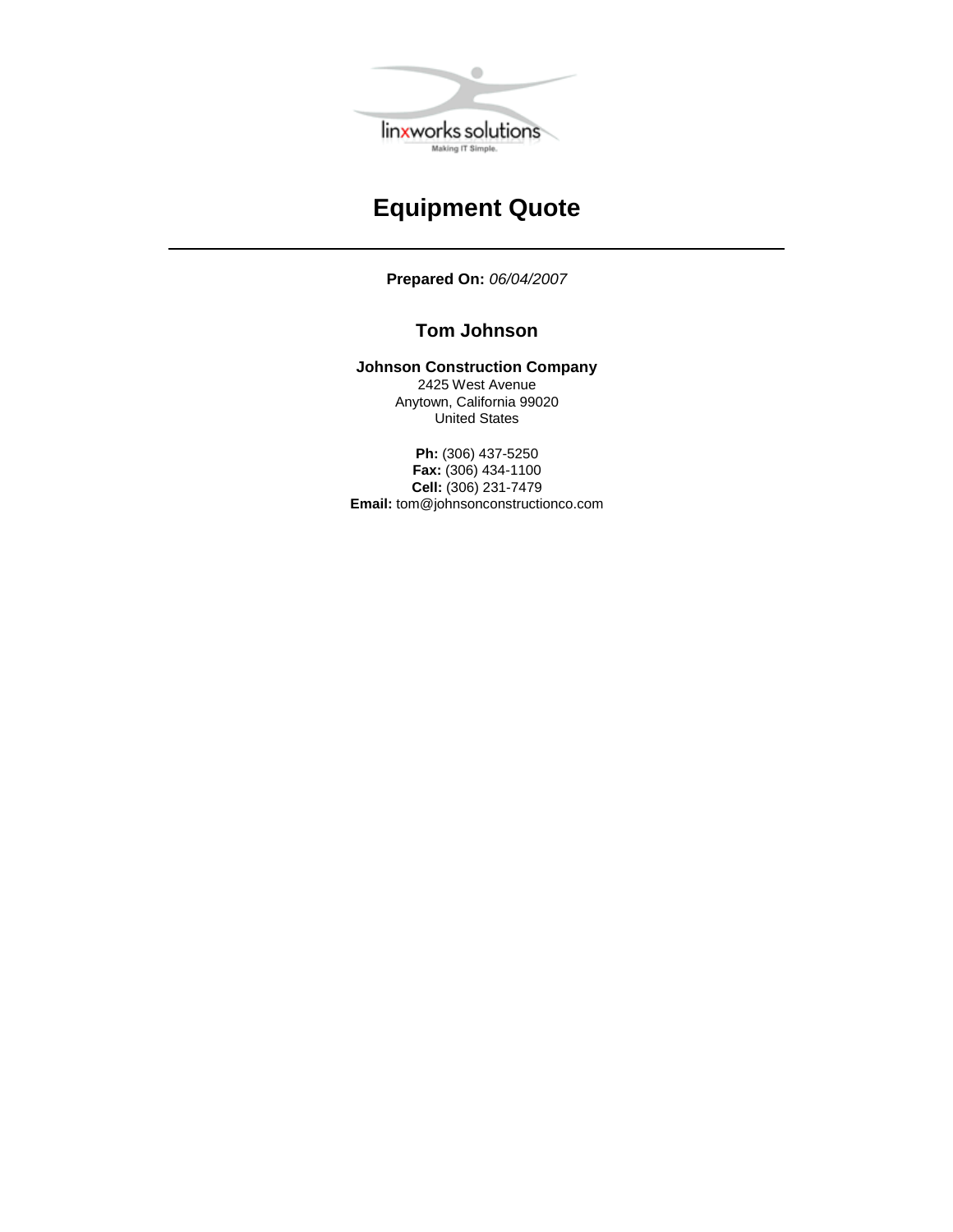

# **Equipment Quote**

06/04/2007

Tom Johnson **Johnson Construction Company** 2425 West Avenue Anytown, California 99020 United States

#### **Re: Purchase of Heavy Equipment**

Dear Tom,

Please find attached the following machine specifications and quotation. All prices are good for 30 days and ex-works our dealer yard.

| 2005 <b>KOMATSU</b> |                       | <b>PC300LC-7</b> S/N: A80729 | Hrs: 1003 | \$199,500.00 USD |
|---------------------|-----------------------|------------------------------|-----------|------------------|
| 1999 KOMATSU        | $D65PX-12$ S/N: 61781 |                              | Hrs: 7500 | \$105,000.00 USD |

Should you require any further information, or if Your Dealership Name can fulfill any more of your equipment needs, please do not hesitate to contact me at (888) 955-7900. I appreciate the opportunity to be of service.

Best Regards,

Bob Salesman Your Dealership Name

quote id # 150901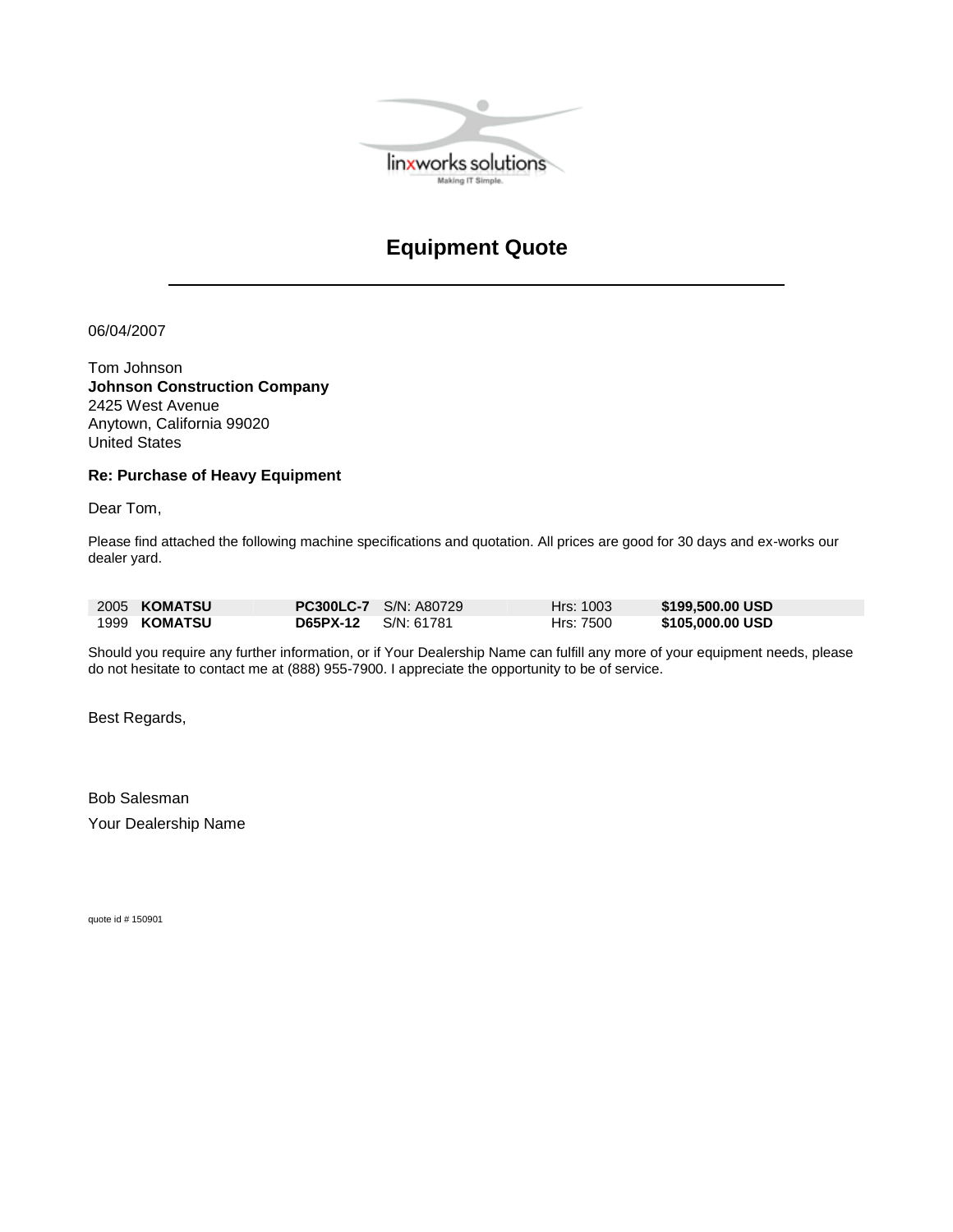## **2005 KOMATSU PC300LC-7**

### **\$199,500.00 USD**

*Excavator - Crawler* **Unit:** *LW11681* **S/N:** *A80729* **Hrs:** *1003* **Location:** Dallas, Texas, United States



**Your Dealership Name** #818, 1550 Alberni St Vancouver, British Columbia V6G 1A5 Canada

> **Contact** Bob Salesman **Ph:** (888) 955-7900 **Fax:** (604) 675-9717 **Cell:** (778) 668-4529



#### **Features**

- 
- 
- 
- *A/C 56" GP BUCKET WITH TEETH*
- *10'6" STICK 31 1/2" PADS*
- *12' BOOM EXCELLENT UNDERCARRIAGE*

## **Condition**

#### **General**

**Appearance :** *Very Good* **Electrical System :** *Excellent* **Cab :** *Excellent* **Stick :** *Very Good* **Swing Gear :** *Excellent* **Swing Drive :** *Excellent* **Swing Drive :** *Excellent* **General Condition :** *Very Good*

**Bucket :** *56" GP Bucket w/Teeth* **Bucket Pins :** *Good Need to be turned*

#### **Undercarriage**

**Carrier Rollers :** *90% Remaining* **Idlers :** *90% Remaining* **Track Rollers :** *90% Remaining* **Pins/Bushings :** *90% Remaining* **Undercarriage (Avg.***Excellent! Near New* **Width of Shoes :** *26"* **Condition) :**

**Rails :** *90% Remaining* **Sprockets :** *90% Remaining*

**Engine :** *Excellent* **Hydraulics :** *Excellent No Leaks* **Pump Drive :** *Excellent* **Drive Motor(R) :** *Excellent* 

**Notes**

**Power Train**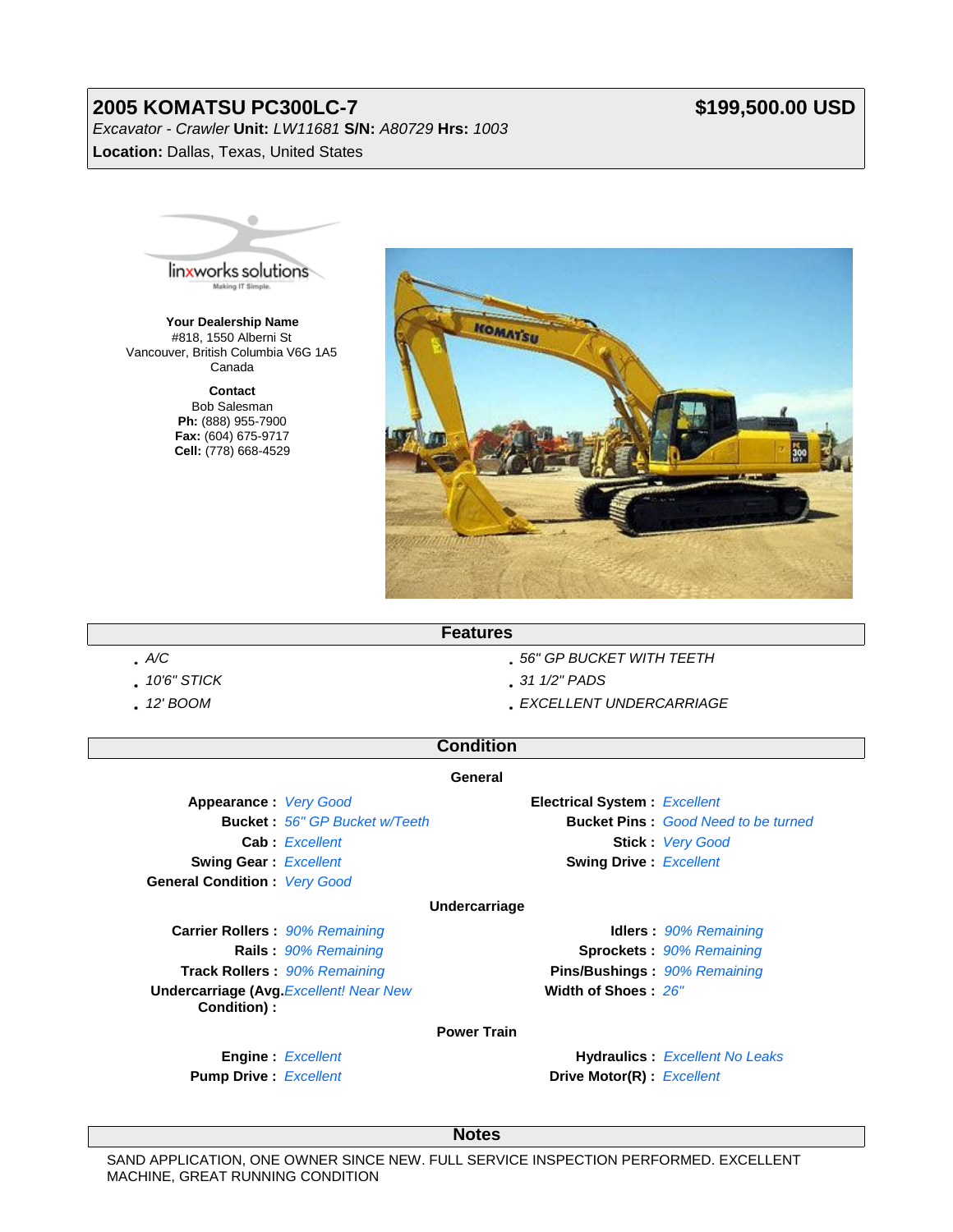### **2005 KOMATSU PC300LC-7** *Excavator - Crawler* **Unit:** *LW11681* **S/N:** *A80729* **Hrs:** *1003* **Location:** Dallas, Texas, United States

# **\$199,500.00 USD**

### **Additional Photos**

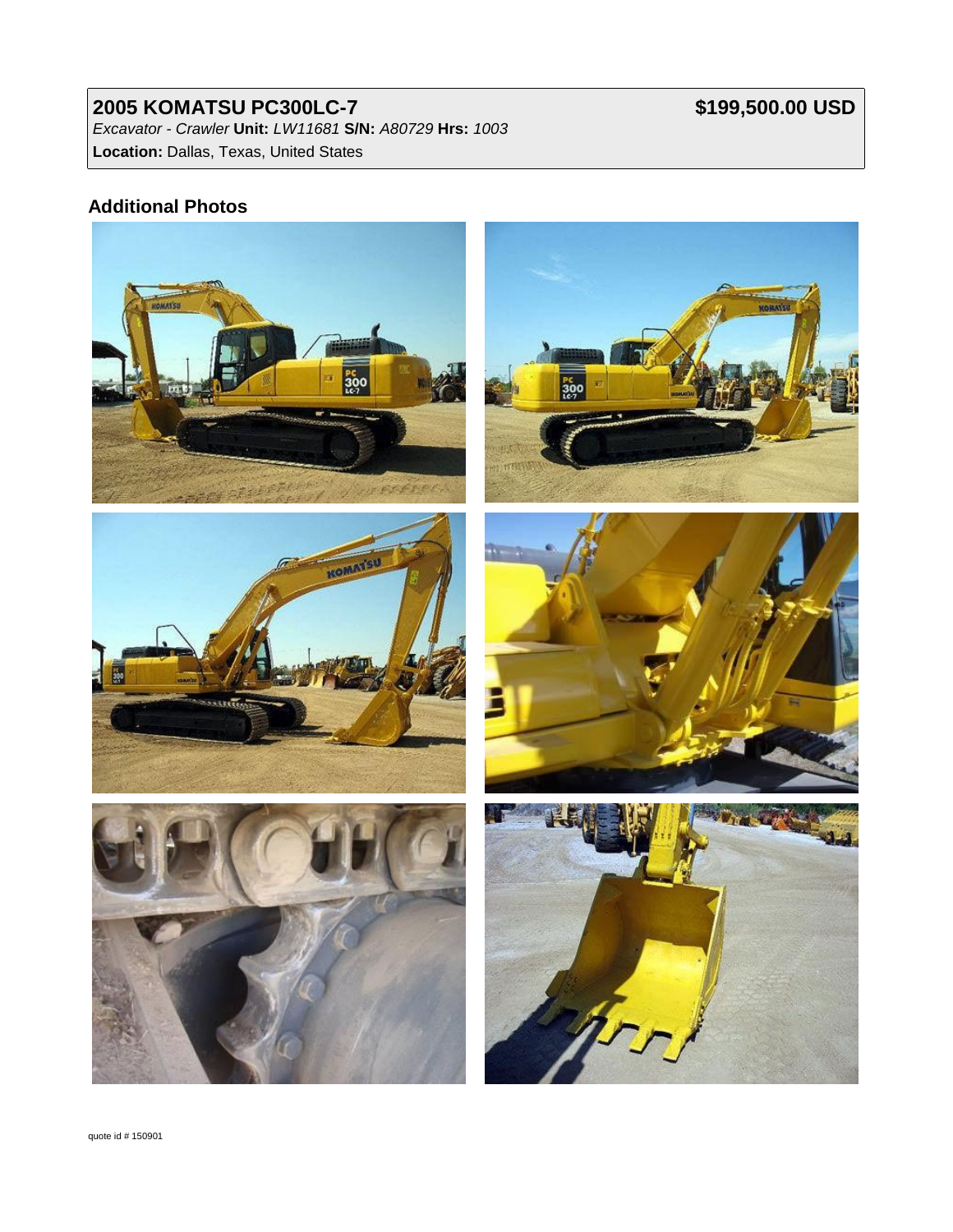### **1999 KOMATSU D65PX-12**

*Dozer - Crawler* **Unit:** *LW11682* **S/N:** *61781* **Hrs:** *7500* **Location:** Phoenix, Arizona, United States

### **\$105,000.00 USD**



**Your Dealership Name** #818, 1550 Alberni St Vancouver, British Columbia V6G 1A5 Canada

> **Contact** Bob Salesman **Ph:** (888) 955-7900 **Fax:** (604) 675-9717 **Cell:** (778) 668-4529



#### **Features**

- 
- *VERY GOOD MECHANICAL CONDITION ROLLER GUARDS*
- *S-DOZER WITH TILT REAR DRAWBAR*
- *HYDRAULIC CONTROLS*
- *EROPS/AIR 6-CYL ENGINE* 
	-
	-

## **Condition**

#### **General**

**Appearance :** *Excellent Near New* **Steer.Linkage :** *Very Good* **General Condition :** *Good Runs excellent* **Radiator :** *Excellent*

**Undercarriage**

**Carrier Rollers :** *Excellent 90%* **Idlers :** *Excellent 90%* **Undercarriage (Avg.***Excellent* **Condition) :**

**Pads :** *Very Good 22" ES Pads* **Rails :** *Left 40% / Right 45%* **Sprockets :** *New 0 hours* **Track Rollers :** *5 @75%, 6 @ 70%, 2 @ 45%* **Track Shoes :** *Excellent* **Pins/Bushings :** *30/40% - Not Turned*

#### **Power Train**

**Brakes :**  *Very Good*  **Transmission :**  *Good* **Final Drive(L) :** *Very Good*

**Engine :**  *Good Clear Smoke*  **Hydraulics :**  *Excellent No Leaks*  **Final Drive(R) :** *Very Good*

**Notes**